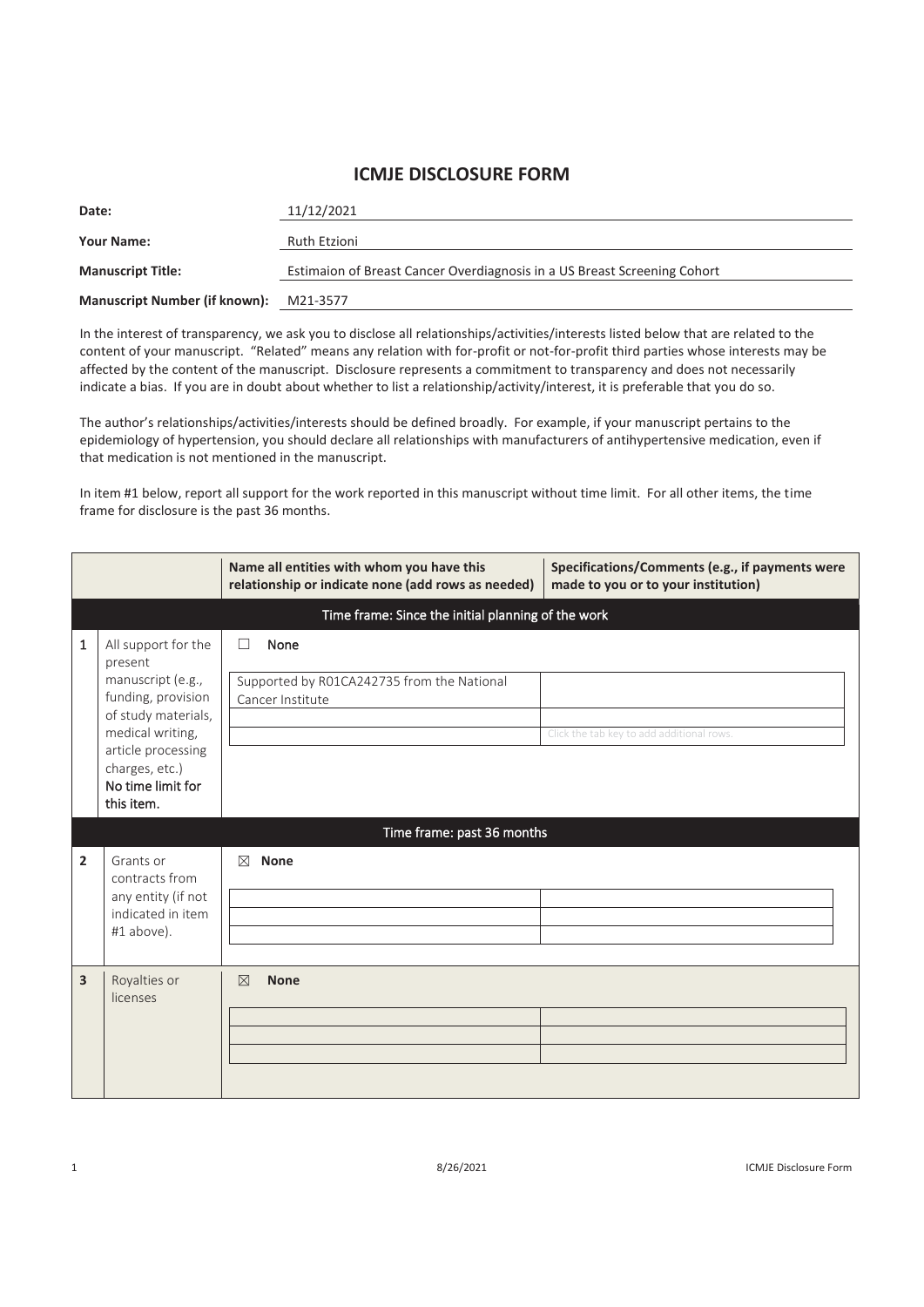|                         |                                                                                                                                         | Name all entities with whom you have this<br>relationship or indicate none (add rows as needed)                                                                                                                             | Specifications/Comments (e.g., if payments were<br>made to you or to your institution) |
|-------------------------|-----------------------------------------------------------------------------------------------------------------------------------------|-----------------------------------------------------------------------------------------------------------------------------------------------------------------------------------------------------------------------------|----------------------------------------------------------------------------------------|
| 4                       | Consulting fees                                                                                                                         | <b>None</b><br>$\mathbf{L}$<br>Grail Bio (consulting relationship ended<br>December 2019)                                                                                                                                   |                                                                                        |
| 5                       | Payment or<br>honoraria for<br>lectures,<br>presentations,<br>speakers<br>bureaus,<br>manuscript<br>writing or<br>educational<br>events | $\boxtimes$<br><b>None</b>                                                                                                                                                                                                  |                                                                                        |
| 6                       | Payment for<br>expert testimony                                                                                                         | <b>None</b><br>⊠                                                                                                                                                                                                            |                                                                                        |
| $\overline{\mathbf{z}}$ | Support for<br>attending<br>meetings and/or<br>travel                                                                                   | <b>None</b><br>$\Box$<br>Support for attending American Cancer Society<br>Early Detctin Guidelines group meetings                                                                                                           | Annual through 2019                                                                    |
| 8                       | Patents planned,<br>issued or<br>pending                                                                                                | $\boxtimes$<br><b>None</b>                                                                                                                                                                                                  |                                                                                        |
| 9                       | Participation on<br>a Data Safety<br>Monitoring<br>Board or<br>Advisory Board                                                           | $\Box$<br><b>None</b><br>American Cancer Society Early Detection<br><b>Guidelines Panel</b><br>NCCN prostate cancer early detection guidelines<br>panel<br>American Urology Association Early detection<br>guidelines panel |                                                                                        |
| 10<br>2                 | Leadership or<br>fiduciary role in<br>other board,<br>society,<br>committee or<br>advocacy group,<br>paid or unpaid                     | <b>None</b><br>$\boxtimes$<br>8/26/2021                                                                                                                                                                                     | ICMJE Disclosure Form                                                                  |